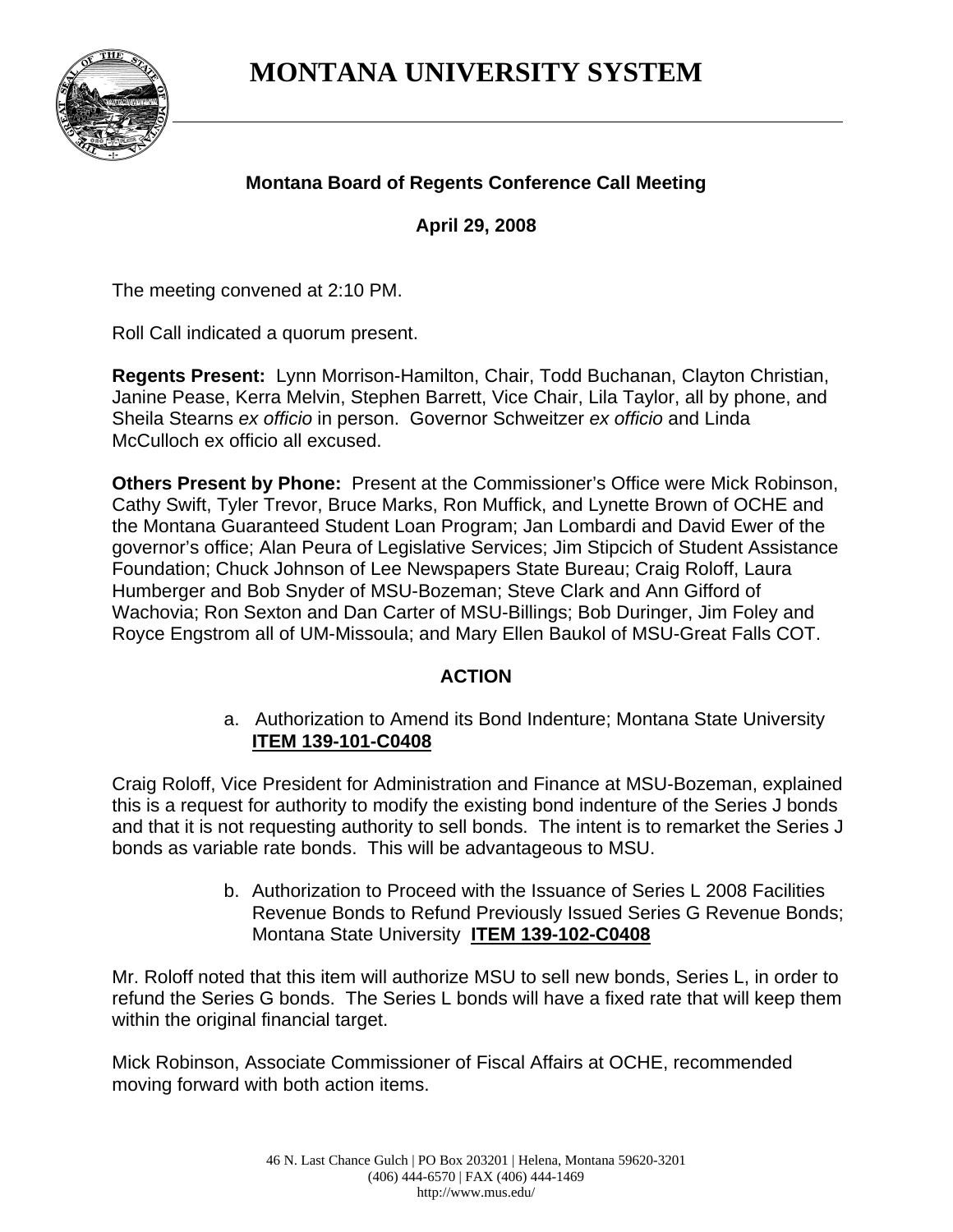Regent Taylor moved passage of both items.

Public Comment: None

The motion passed unanimously, 7-0.

## **DISCUSSION**

## Student Assistance Foundation Resolution

Regent Barrett stated he supports the resolution recently passed by SAF but that he also recommends passage of a Board of Regents (BOR) resolution to set further parameters on the issue of student loan financing. He noted he had sent a draft resolution to the regents and others shortly before the meeting began.

Following discussion about the wording of the proposed BOR resolution, Regent Barrett ultimately moved passage of his draft resolution with the following changes: (1) in the first "Whereas," page 1, insert "Montana Guaranteed Student Loan Program;" and (2) on page 2, top of page, replace the word "adopted" with the word "accepted."

Regent Barrett explained his proposed resolution.

Public Comment:

Jim Stipcich, President of the Student Assistance Foundation (SAF) stated that the language in the  $4<sup>th</sup>$  "Whereas" would be more accurate if it stated that the state had historically provided 26% in carry-forward amounts. He also stated that SAF and the Montana Higher Education Student Assistance Corporation (MHESAC) would like to reserve the right to respond to the legislative delegation themselves as well.

Mr. Robinson asked if it was Regent Barrett's intention that the term "Montana Guaranteed Student Loan Program" be included in all the places where the resolution references the student loan program. Regent Barrett agreed and suggested that those changes be made, except where the context indicates otherwise, by staff.

Commissioner Stearns clarified with Regent Barrett that he was comfortable with the wording concerns mentioned and Regent Barrett confirmed that he was.

Regent Buchanan stated that he hadn't seen any formal response from MHESAC or SAF and asked if there had been a response. Mr. Stipcich replied that MHESAC reviewed the recommendations by the task force and would suggest changes back to the BOR. He clarified that many of the recommended changes have already been made or are in the process of being made. He noted that MHESAC planned to finalize its responses at its (MHESAC's) June meeting.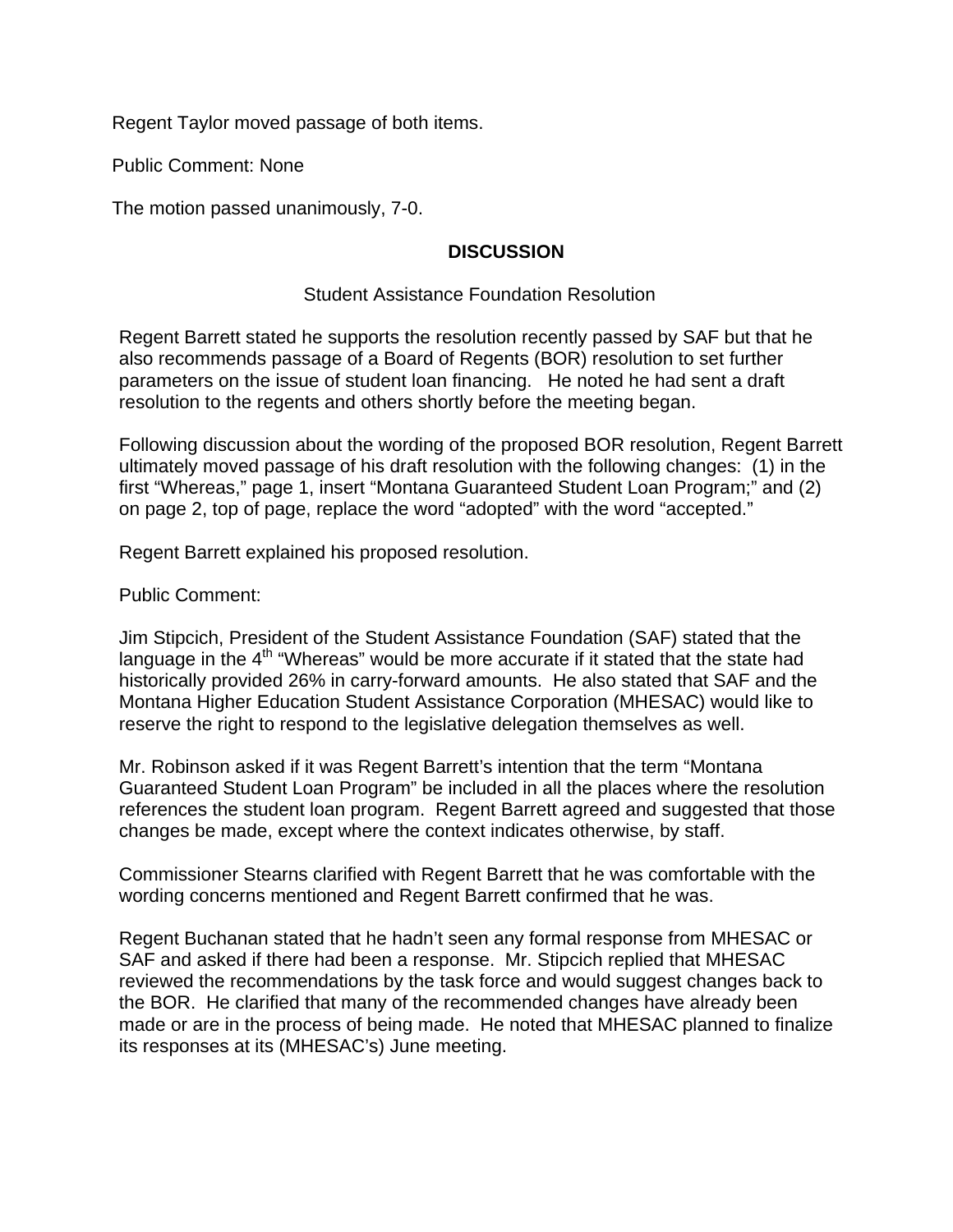Regent Buchanan asked about the proposed open meeting legislation and about support for legislation to require that MHESAC be subject to the open meeting laws. Regent Barrett replied that since legislation has not yet been drafted, we have no idea what form it will take and he intended for the resolution to be carefully worded in this respect. He hasn't seen a draft of actual legislation and the regents would have to review the legislation before deciding to support it.

Regent Buchanan agreed with Regent Barrett, but said the intent of the legislation was very clear and strongly encouraged the BOR to include the open meetings component. He was not ready to make a motion on this now. He then requested clarification of what the BOR was suggesting to Congress and whether it was that Congress be the default buyer in the auction rate market. Mr. Stipcich responded that was not correct: the SAF Resolution asks the Secretary of Education to act as the stand-by loan purchaser for new loans made after October, 2007. He said this suggested action has nothing to do with existing auction bonds for current loans going forward. Mr. Stipcich advised that the House has adopted a bill that would allow the Secretary of Education to purchase new loans, thereby ensuring liquidity in the market place. He said the Senate also has a bill in progress which has not been acted upon but which would provide liquidity too.

Regent Hamilton asked who used to provide the stand-by liquidity for student loans. Mr. Stipcich said it depends: years ago it was by private lenders, then by letters of credit by commercial banks. In the mid 80's, banks did not have high enough ratings to provide this service, so foreign banks stepped in. As auction bonds came into being, that stand-by liquidity wasn't necessary. Investment banks that acted like brokerdealers often stepped in and purchased bonds. Sallie Mae was created as a government enterprise to ensure liquidity was available in the student loan market and was formerly the primary lender. Sallie Mae is no longer in the business of providing these loans.

Regent Christian stated that he shared Regent Buchanan's concerns about not hearing back from SAF and MHESAC about task force recommendations relayed in March. He asked whether the boards (MHESAC and SAF) will continue to act along the guidelines of the resolution. Mr. Stipcich responded that was the intent of the MHESAC board.

Regent Buchanan asked if the BOR should wait to act on the resolution until it hears back from SAF and MHESAC on the task force recommendations. Regent Barrett responded that there is a tremendous timing issue and that the questions raised by MHESAC and SAF with regard to the task force recommendations were not significant. He stated the BOR needs to act now as these issues affect our long range fiscal stability. Mr. Stipcich responded they are under time constraints with Congress and foresee federal legislation in the next 5-7 days to try to address this issue. Regent Christian realized the time sensitivity but expressed frustration that the same attention had not been given to the recommendations of the task force.

Cathy Swift, legal counsel, stated that Commissioner Stearns did send the recommendations of the task force to the MHESAC board and that letter indicated that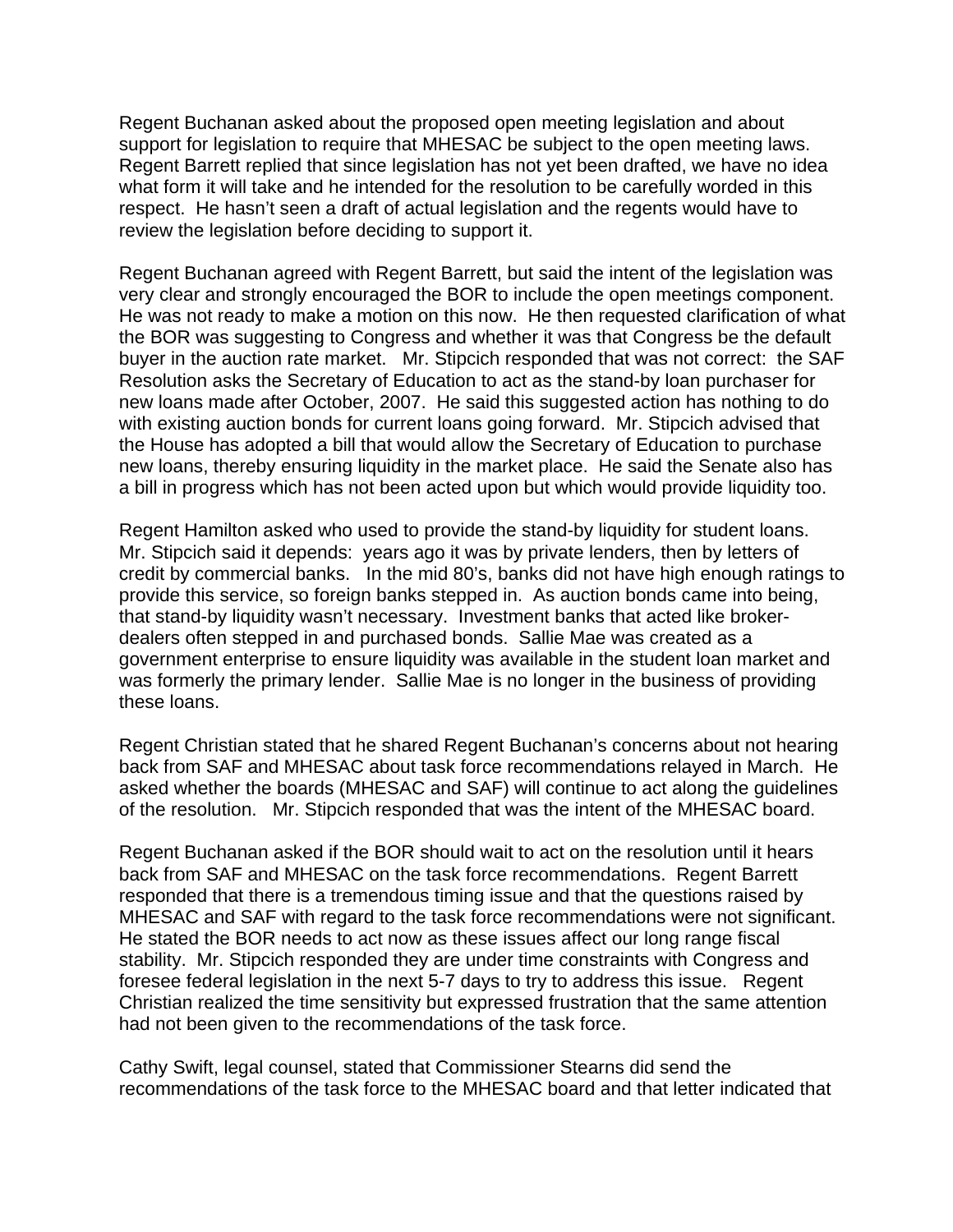we would work with the MHESAC board at their convenience. Ms. Swift said the two boards (MHESAC and SAF) had discussed the recommendations at their meetings in April and there had not been any intentional delay by either the MHESAC or SAF boards to respond to the task force recommendations.

Ms. Swift also clarified that it was unclear by the wording in Regent Barrett's resolution what exactly is being referred to by the term "Montana Student Loan Program." The Commissioner of Higher Education has oversight and management authority, by statute, over the Montana Guaranteed Student Loan Program, but the term "student loan program" is a broader concept, including private lenders, MHESAC and SAF.

Regent Christian stated he will be disappointed if the BOR does not receive the responses before the May BOR meeting. Commissioner Stearns responded that at a recent MHESAC meeting, she understood MHESAC had appointed a committee to review the minor technical edits but expressed overall agreement with the task force recommendations. The commissioner said she believes the boards were proceeding very seriously regarding the recommendations. Mr. Robinson confirmed this. Regent Barrett agreed that there was overall agreement. Mr. Stipcich volunteered to speak to both SAF and MHESAC boards about the possibility of having a response to the BOR for the May meeting. Regent Taylor agreed.

Regent Buchanan stated he was not comfortable with Regent Barrett's resolution. Since he is not on the MHESAC and SAF boards, he is not comfortable supporting the SAF resolution. He said he keeps asking MHESAC and SAF for information and he wants to know what other options are available because he hasn't been given access to ask more questions of SAF and MHESAC. He stated that, if Jim Stipcich wants cooperation from the Board of Regents, then the Board of Regents needs to understand the issue more clearly. He is concerned because, one, the BOR has made more than one request for more information and he's reluctant to endorse the only proposal he has seen, and, two, we've been unable to get this information. He suggested a legislative audit into these questions. The BOR may have failed in not stating (to MHESAC) that this is of importance, but he will not vote for the resolution until he gets a response from MHESAC and SAF.

Mr. Stipcich clarified that SAF has called for the federal government to provide a standby program to provide loans. Jim Foley, UM-Missoula, asked for clarification of the legislation referenced and was told by Mr. Stipcich that the legislation referred to was the Higher Education Act and that the new legislative proposals would be added onto it.

Regent Barrett suggested a motion to try to move this forward. If there are other things to consider, those can be put into another motion.

Regent Hamilton clarified that the motion was for adoption of the draft resolution that Regent Barrett proposed.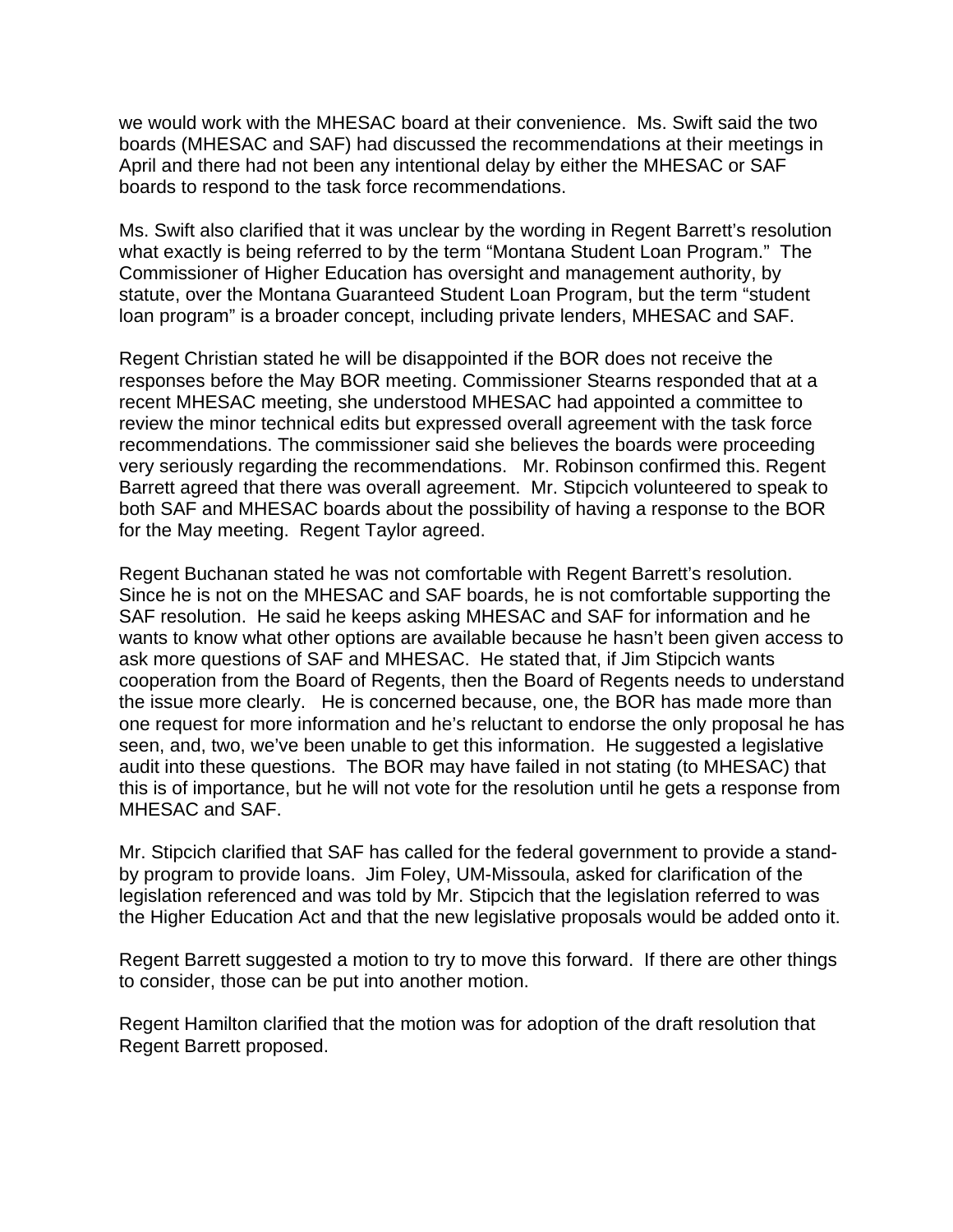Regent Buchanan recommended not passing the resolution until receiving a response from SAF and MHESAC on the task force recommendations. He stated that it is his understanding that the legislation affects the colleagues of SAF and MHESAC more than SAF and MHESAC themselves. He noted that he is interested in how we in Montana can get out of the situation we are in.

Regent Hamilton asked Mr. Stipcich to clarify his concerns with the liquidity situation. Mr. Stipcich responded that, while financing is in place, the liquidity associated with that financing expires in December 2008.

Regent Hamilton asked what impact this would have on students preparing for the 2008- 2009 academic school year if there as no liquidity in the market. Mr. Stipcich said the federal legislation being considered is only for 2008-2009 loans for students. SAF has concerns for liquidity for loans for 2008-2009 and cannot guarantee funds for loans for 2009-2010, as is the case nationwide.

Commissioner Stearns reminded the group that the SAF resolution was on the agenda as an information item and that the BOR resolution had been moved. She pointed out that there was language in both resolutions affirming the concern in Montana for affordable student loans. She said the motion was to approve Regent Barrett's draft resolution which addresses both the student loan taskforce and confirms the board's seriousness about it, and she clarified that Regent Barrett's resolution affirms the SAF resolution but also added additional language. Since the SAF resolution was on the agenda as an information item, the BOR does not have to act on it.

Regent Hamilton restated the motion.

Regent Buchanan said he was supportive of Regent Barrett's resolution and of removing Section #2 of the resolution, which supports SAF's resolution, until further notice.

Regent Pease said this was duplicating the request for a response from SAF and MHESAC. She is concerned that there are two layers of requests already. She requested setting a deadline to receive a response from SAF and MHESAC and suggested that, although SAF and MHESAC were private, they still had a responsibility to be open and transparent to the public since they are in the business of making loans to Montana students.

Regent Barrett responded that discussion had been ongoing for over a year regarding to the public/private debate. MHESAC has obtained opinion letters that say they are private. This is a legal issue and not a Board of Regents decision. Legislation may address this.

Regent Christian wants to see the issues resolved and wants some action. He stated that Section #3 in Barrett's resolution is important for the Board of Regents' response to the federal delegation.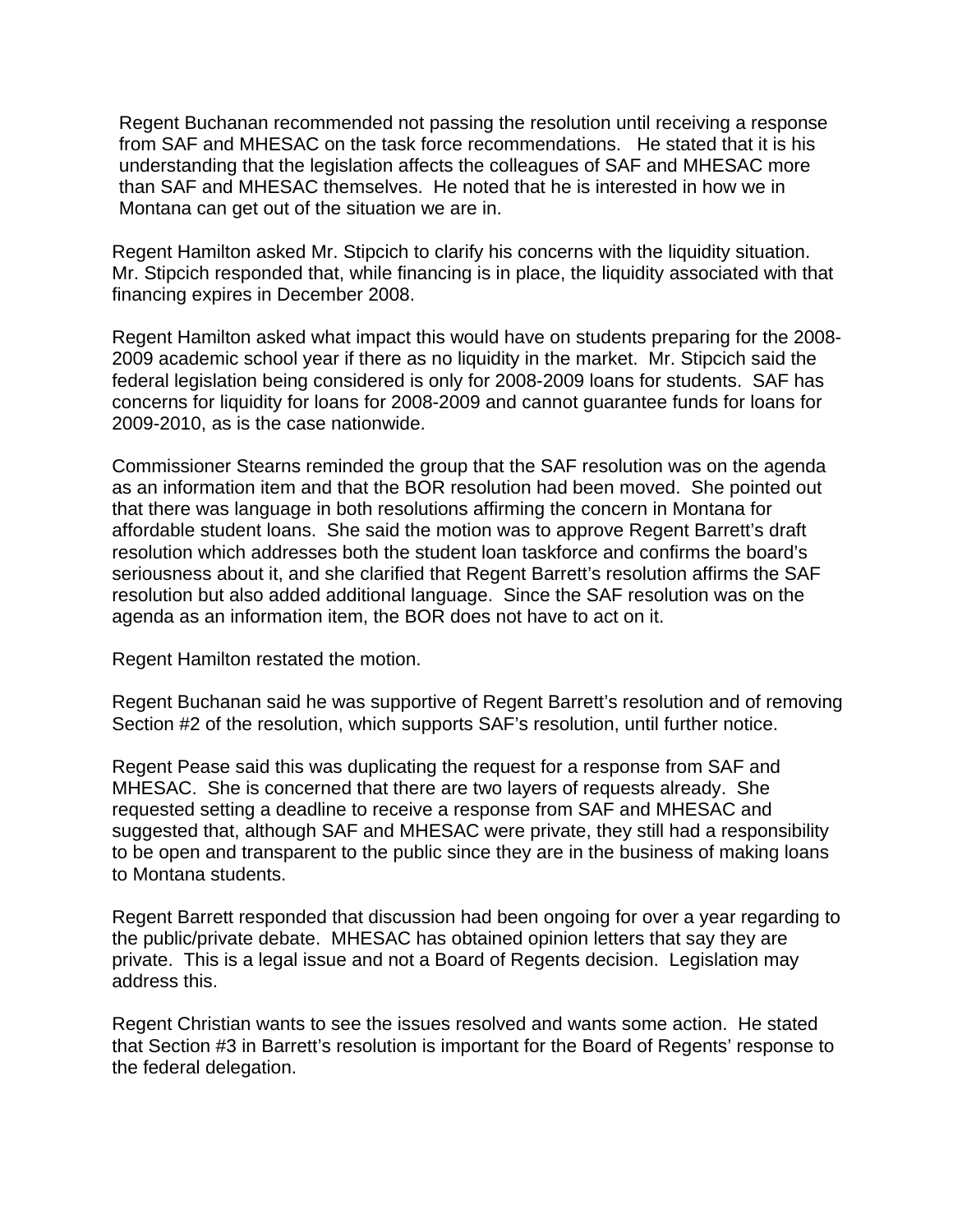Regent Buchanan said his understanding was that this meeting was for an update of MHESAC and SAF activities. He said the appropriate action would be to table any action on the resolutions and get an update on activities in SAF and MHESAC, which is what he is interested in. He stated he had asked for an update and was told at the March meeting that the Board of Regents would have a conference call between the March and May meetings.

Regent Barrett stated the resolution covered a broad range of the covered concerns.

The motion passed 5-2 with Regents Buchanan and Pease voting no.

Regent Buchanan moved that the Board request a legislative audit of SAF and MHESAC.

Regent Hamilton asked Ms. Swift for her opinion as to whether this motion was within the purview of the agenda. Ms. Swift stated that she believed the motion by Regent Buchanan was within the purview of the agenda topic and the discussion.

Regent Barrett asked if requesting this legislative audit was within the authority of the Board of Regents since SAF and MHESAC are private entities. He asked for Alan Peura's opinion. Mr. Peura, Montana Legislative Services, responded that he was not prepared to answer the question and would request a legal opinion from Legislative Services.

Commissioner Stearns responded that the Board of Regents had requested legislative audits before and had authority to request an audit.

Regent Hamilton asked for clarification of what will be learned by a legislative audit. Regent Buchanan said he wants to learn what is going on with SAF and MHESAC and has not been given an opportunity to get information about SAF and MHESAC.

Regent Hamilton asked what types of questions had been asked to which he hadn't received answers. Regent Buchanan said there had been numerous questions to which he has not received answers. He said he wants to know more about their business model, what levels of accountability are in place, what sort of financial practices they follow, and he hasn't been given an opportunity to sit down and get answers to his questions.

Bruce Marks, Director of the Montana Guaranteed Student Loan Program, suggested that federal authority relative to the Board's role as guarantor would need to be checked. Regent Hamilton said it was her understanding that there are federal audits already done. Mr. Marks confirmed there have been audits.

Mr. Stipcich stated he had never received any requests from Regent Buchanan for information and he would be glad to work with Regent Buchanan to answer his questions. He asked when Regent Buchanan had ever made a request for a meeting.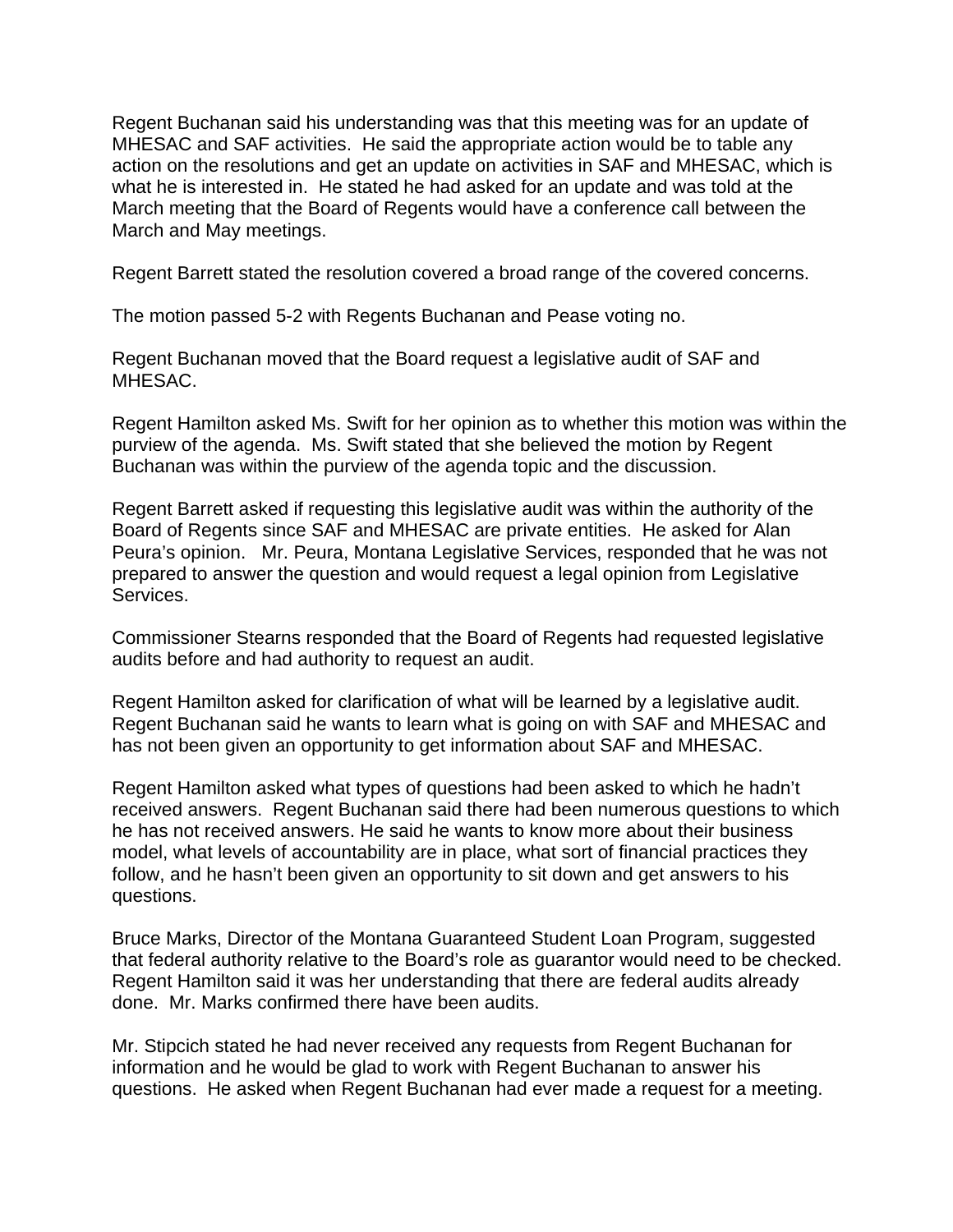Regent Taylor suggested having a meeting with MHESAC in lieu of the repeated statements from other regents about wanting more information and wanting to learn more about both MHESAC and SAF. Regent Taylor stated that SAF and MHESAC can't be blamed because the market is bad. She said the BOR needs to sit in the same room and have a discussion. Regent Taylor said she is on both SAF's and MHESAC's boards and nothing has been done in secret and that a member of the governor's office joins on conference call meetings. She recommended having a meeting with the MHESAC board since there are repeated requests to learn more about them.

Regent Barrett added that SAF and MHESAC get audited routinely. Mr. Stipcich said they get as many as twelve to fourteen audits each year and that their financial audit is available on their website. Regent Barrett suggested SAF and MHESAC send Regent Buchanan copies of the audits.

Commissioner Stearns explained the Student Loan Task Force has worked diligently on this issue and that OCHE takes requests from regents very seriously, but OCHE has never found SAF to be reluctant to share information.

Regent Buchanan repeated his request for a legislative audit.

Regent Hamilton asked the commissioner to explain the legislative audit process. Commissioner Stearns said that the requests for audits generally come to the Legislative Audit Office, then the legislative audit committee chooses or selects which audits they will do, based on time and resources.

David Ewer, Director of the Governor's Office of Budget and Program Planning, added that the legislative auditor does two kinds of audits: financial audits that do not require legislative approval, which are done on a routine basis; and performance audits. Mr. Ewer expressed concerns about risk management. He stated that there is a third type of audit which is done if the legislative auditor has reason to believe there has been some wrongdoing. That can also be requested. The board of regents can also request a performance audit, which goes to the legislative audit committee to be voted on.

Regent Hamilton is concerned about the amount of staff time involved in an audit. She recommended reviewing existing audit materials

Mr. Ewer stated that the materials he has seen from SAF and MHESAC are more like financial audits. He hasn't seen any comprehensive materials such as the business models regarding risk return. Those would not typically be addressed in financial audits. The fundamental questions Regent Buchanan asked would not be answered in a financial audit.

Mr. Robinson said that type of audit would fall into the performance audit category, not the financial audit. We would probably need to identify the types of questions to be addressed in the audit.